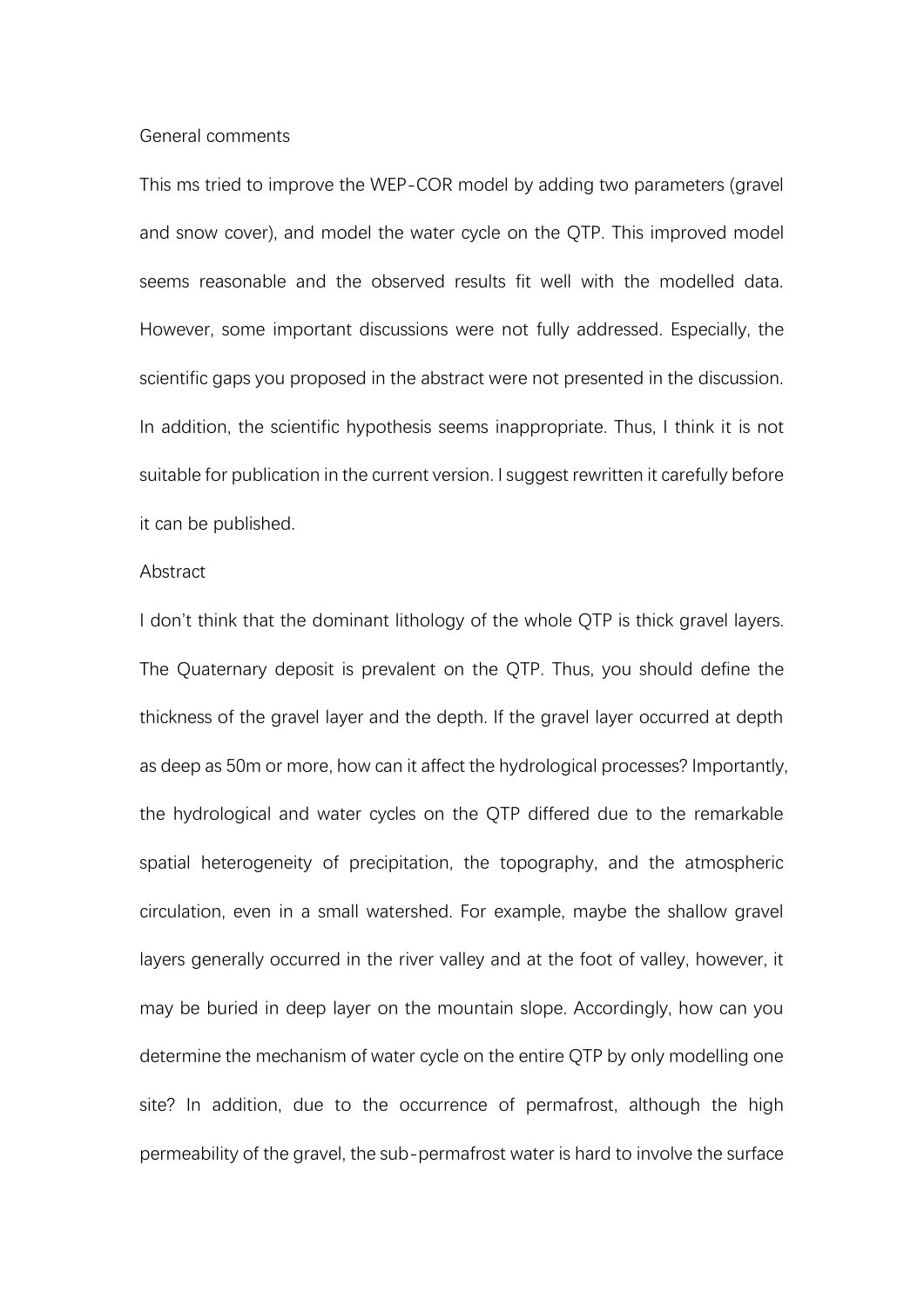water cycle.

Line 18: If I can understand, you tried to study the water cycle mechanism of the Qinghai–Tibet Plateau via a local study in the southeast QTP, I don't think it is a good idea. As you mentioned, the geological and climatic characteristics varied on the QTP, including the distribution of cryosphere, the precipitation regimes, as well as the lithology, so how did you achieve your goal via the investigation at only one site?

non-freeze–thaw period: please define it, did you mean the absolutely freeze period? Or completely thaw period?

freeze–thaw period: the same question. How did you define it?

## Introduction

1. I suggest that the authors should reconsider the hypothesis: the lithology on the QTP differed significantly, not what you said, the gravel layer only occurred in some special conditions, e.g. the low river valley or some fluvial alluvial landform. The Quaternary deposits is important. Especially when you investigate the water cycle.

2. From the title, I suggest that the first section should be focused on the importance of water cycle on the QTP. And the influence of lithology is discussed to propose the knowledge gap.

Thus, the introduction section should be rewritten.

Study area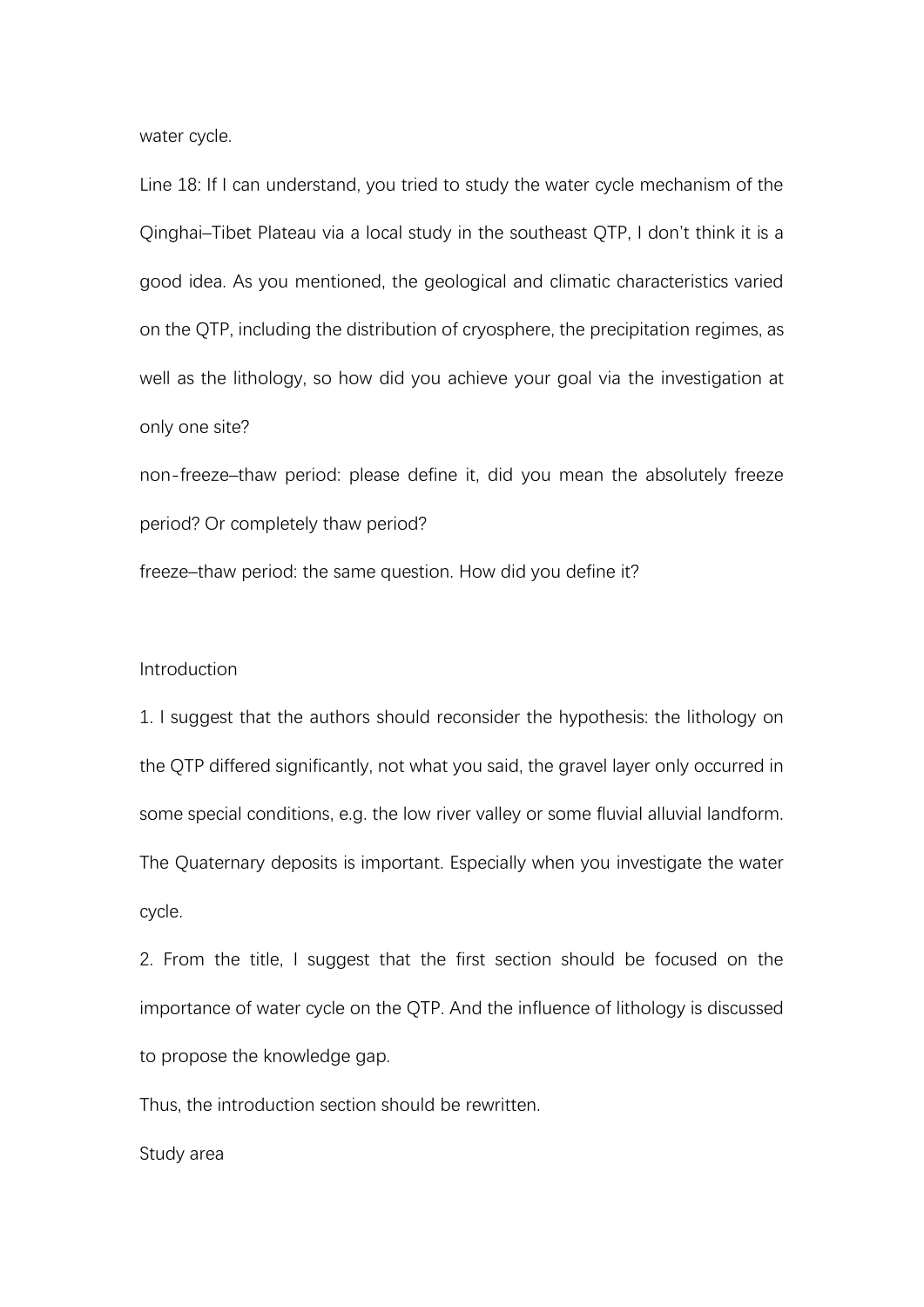Lack of the geological data and the lithology characteristics in this basin.

Results and discussion: the contents in this section did't fit with what you have presented in the abstract and the title.

1. As you mentioned, the ice in the embedded in the soil pore is important, so I think the ice conditions should be considered.

2. I do not see the discussions of the influence of gravel content on the model, as well as on the water cycle.

3. The discussion section is insufficient. The authors only presented the applications of model in the flow process, the moisture, etc. However, it was absolutely lack of some important things. I suggest discuss the influences of gravel layer and snow cover on the water cycle, which you aimed to address in the abstract. I think what you presented in the result section was just the model result. How you determined the water cycle using your improved model on the QTP is important.

## Special suggestions

Page 2 line 42: change "permanent" to "permafrost"

Page 3 line 66-67: the geological structure of the Qinghai–Tibet Plateau is special, with a thick gravel layer under the thin soil layer. How did you draw this conclusion? As I suggested, I don't think the gravel layer is thick over the whole QTP. Page 7 line 179: how did you set the thickness of the soil layer at different depth? Page 8 How deep did you model?